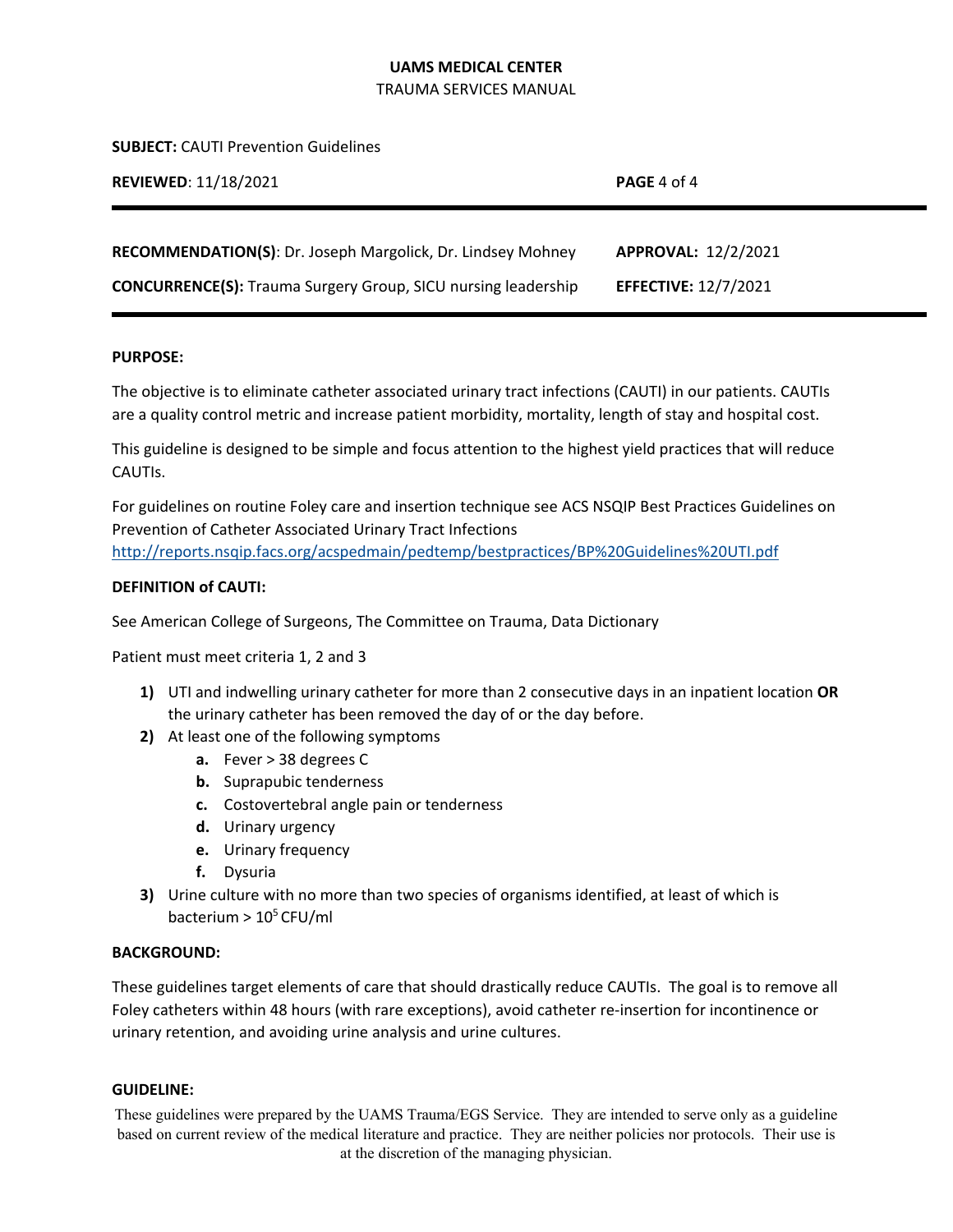TRAUMA SERVICES MANUAL

**SUBJECT:** CAUTI Prevention Guidelines

| <b>REVIEWED: 11/18/2021</b>                                          | <b>PAGE</b> 4 of 4          |
|----------------------------------------------------------------------|-----------------------------|
| RECOMMENDATION(S): Dr. Joseph Margolick, Dr. Lindsey Mohney          | APPROVAL: 12/2/2021         |
| <b>CONCURRENCE(S):</b> Trauma Surgery Group, SICU nursing leadership | <b>EFFECTIVE: 12/7/2021</b> |

# **1) Remove all Foley catheters within 48 hours of insertion**

- a. Monitoring urine output via Foley catheter should be limited to the acute resuscitative period (Ie., 24‐36 hours of critical illness or trauma). Remove Foley once resuscitation is complete and markers of end‐organ perfusion have improved.
- b. Insertion of catheters for the sole purpose of monitoring urine output should be limited to those with acute critical illness who are at risk of multi‐organ failure. For example:
	- i. Trauma patients with severe blood loss
	- ii. Critically ill patient during the acute phase of sepsis
	- iii. Critically ill patients with acute renal failure
	- iv. Rhabdomyolysis
- c. Alternative albeit less precise ‐ means of urine output monitoring should be employed after 48 hours
	- i. Urinal measurements
	- ii. Bladder scans
	- iii. Purewicks
	- iv. Condom catheters
- d. Standard exceptions to early Foley catheter removal include: Urologic trauma, recent kidney transplant, long-term indwelling catheter, obstructive uropathy awaiting urinary diversion, gross hematuria, comfort care or hospice.

# **2) INCONTINENCE: Avoid re‐inserting Foley catheters for the incontinence**

- a. If a patient is incontinent, utilize alternative means to prioritize patient comfort and perineal skin care. For example:
	- i. Purewick
	- ii. Condom catheter
	- iii. Regular voiding attempts ever 1 ‐2 hours via commode, bathroom or urinal
	- iv. Adult diapers or absorbable pads changed Q2h
- b. Exception to this rule is an incontinence with open perineal or sacral wounds
- c. Consider wound care (WOCN) consultation for "incontinence associated dermatitis skin care protocol"

# **3) URINARY RETENTION: Avoid re‐inserting Foley catheter for urinary retention**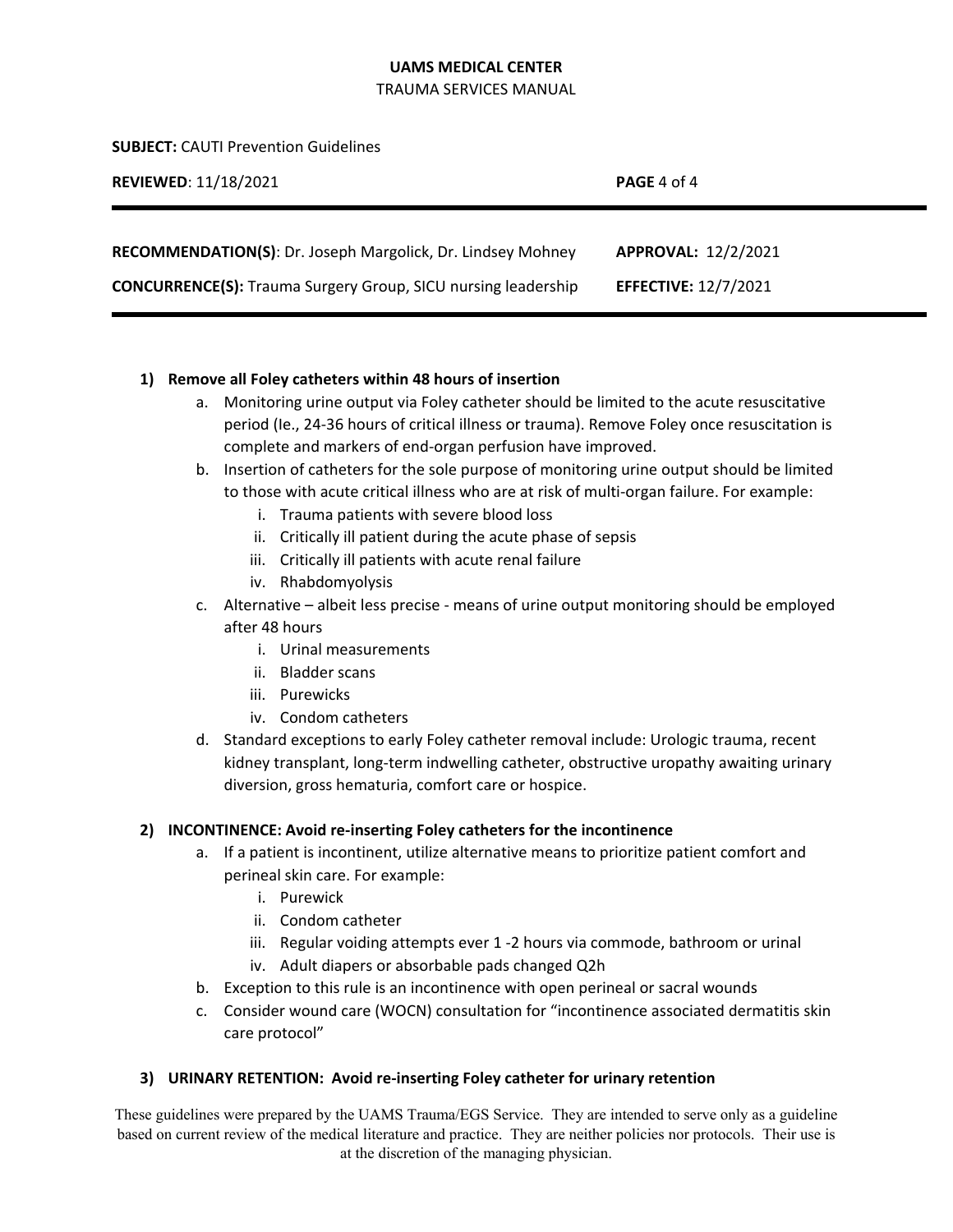TRAUMA SERVICES MANUAL

**SUBJECT:** CAUTI Prevention Guidelines

| <b>REVIEWED: 11/18/2021</b>                                          | <b>PAGE</b> 4 of 4          |
|----------------------------------------------------------------------|-----------------------------|
|                                                                      |                             |
| <b>RECOMMENDATION(S): Dr. Joseph Margolick, Dr. Lindsey Mohney</b>   | APPROVAL: 12/2/2021         |
| <b>CONCURRENCE(S):</b> Trauma Surgery Group, SICU nursing leadership | <b>EFFECTIVE: 12/7/2021</b> |

- a. Consider Tamsulosin (Flomax) 0.4 mg daily in adult male and female patients at risk of or experiencing retention
- b. If a patient is retaining, proceed with bladder scans every four hours
	- i. In and out catheter if bladder volume > 350 ml OR
	- ii. Patient has sensation of needing to void but is unable to do so
- c. Continue in and out catherization indefinitely and *consider Physical Medicine and Rehabilitation (PMR) consultation* if there is a concern that the patient may require in and out catheterization for a prolonged time.

# **4) DIAGNOSTICS: Avoid routinely ordering urine analysis and/or urine cultures**

- a. Avoid sending urine analyses (UA). Foley catheters inherently cause pyuria and therefore Urine Analysis (UA) frequently leads to false positive "UTIs" that in turn often propagate cultures
- b. Data suggests that urine cultures rarely change management in low-medium risk patient with CAUTIs.
- c. Standard exceptions to urine culture avoidance
	- i. Recent urologic surgery
	- ii. Pregnant patients
	- iii. Solid organ transplant patients
	- iv. Severely immunosuppressed individuals
	- v. Urinary obstruction with indwelling stents
	- vi. Spinal injury with new or worsening spasticity, autonomic hyperreflexia, malaise or lethargy
- d. Patients with a Foley catheter from an OSH:
	- i. Draw a urine culture upon arrival at UAMS. Do NOT wait 48 hours to draw culture.
- e. If CAUTI is suspected treat with appropriate antibiotics based on the UAMS antibiogram and the patient's risk profile (long term hospitalization, nursing home resident, prior MRSA bacteriuria etc)
- f. If a patient has clear clinical signs of UTI (suprapubic pain/flank pain, new onset dysruria) the a urine culture may be considered